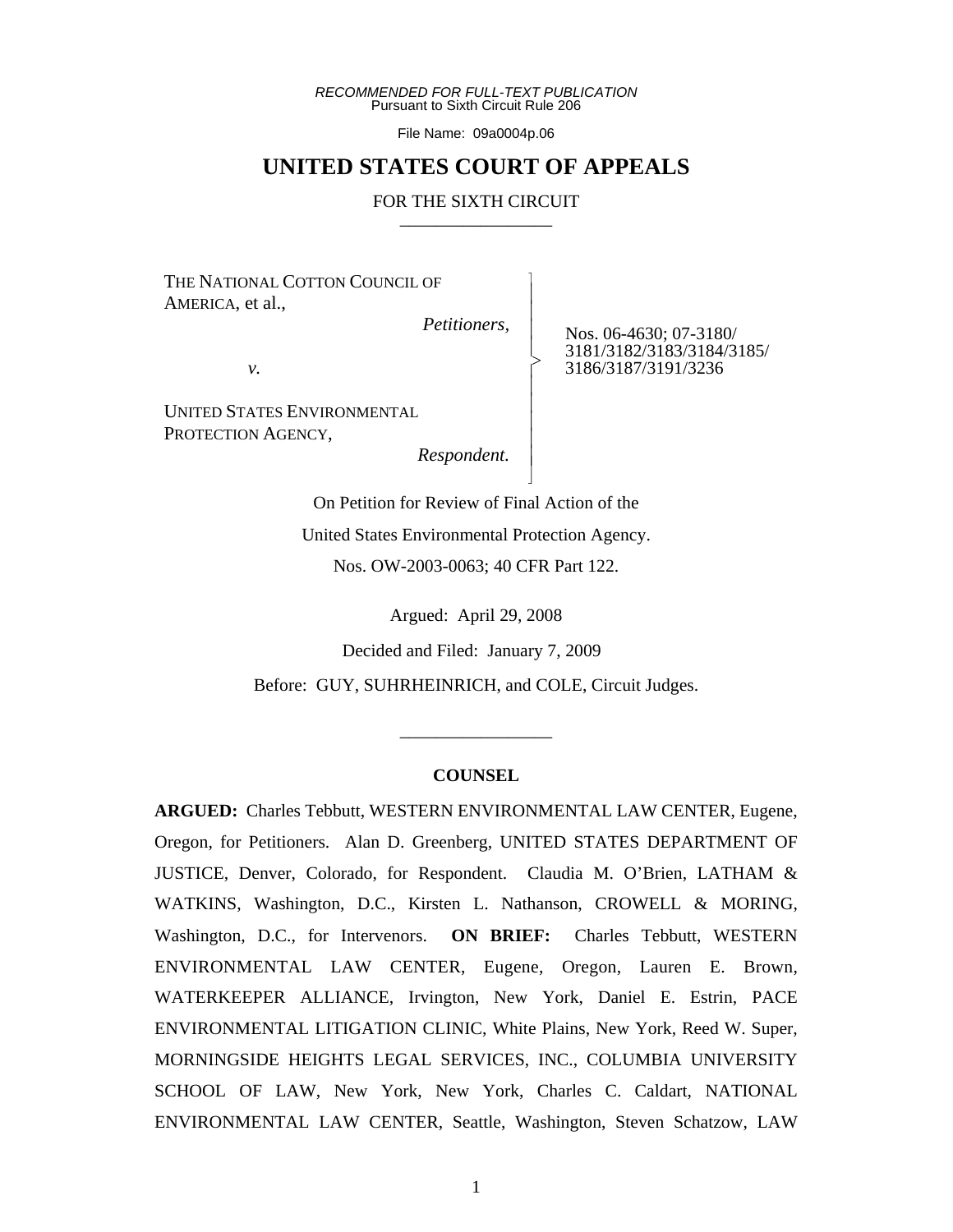OFFICES OF STEVEN SCHATZOW, Washington, D.C., for Petitioners. Alan D. Greenberg, UNITED STATES DEPARTMENT OF JUSTICE, Denver, Colorado, for Respondent. Claudia M. O'Brien, Kenneth W. Weinstein, Davis B. Tyner, LATHAM & WATKINS, Washington, D.C., Kirsten L. Nathanson, Ellen Steen, CROWELL & MORING, Washington, D.C., for Intervenors. Elliot Silverman, McDORMOTT WILL & EMERY LLP, Irvine, California, for Amicus Curiae.

# **OPINION \_\_\_\_\_\_\_\_\_\_\_\_\_\_\_\_\_**

**\_\_\_\_\_\_\_\_\_\_\_\_\_\_\_\_\_**

COLE, Circuit Judge. These proceedings involve a final regulation issued by the Environmental Protection Agency (the "EPA") under the Clean Water Act, 33 U.S.C. § 1251 et seq. The Clean Water Act regulates the discharge of "pollutants" into the nation's waters by, among other things, requiring entities that emit "pollutants" to obtain a National Pollutant Discharge Elimination System ("NPDES") permit. *Id*. §§ 1311(a), 1342. On November 27, 2007, the EPA issued a Final Rule concluding that pesticides applied in accordance with the Federal Insecticide, Fungicide, and Rodenticide Act (the "FIFRA") are exempt from the Clean Water Act's permitting requirements. *See* 71 Fed. Reg. 68,483 (Nov. 27, 2006) (the "Final Rule"). Two different groups of Petitioners—one representing environmental interest groups and the other representing industry interest groups—oppose the EPA's Final Rule as exceeding the EPA's interpretive authority. The EPA defends the Final Rule by arguing that the terms of the Clean Water Act are ambiguous and that the Final Rule is a reasonable construction of the Clean Water Act entitled to deference from this Court. We cannot agree. The Clean Water Act is not ambiguous. Further, it is a fundamental precept of this Court that we interpret unambiguous expressions of Congressional will as written. *Chevron U.S.A., Inc. v. Natural Res. Def. Council, Inc.*, 467 U.S. 837, 842-43 (1984). Therefore, we hold that the EPA's Final Rule is not a reasonable interpretation of the Act and **VACATE** the Final Rule.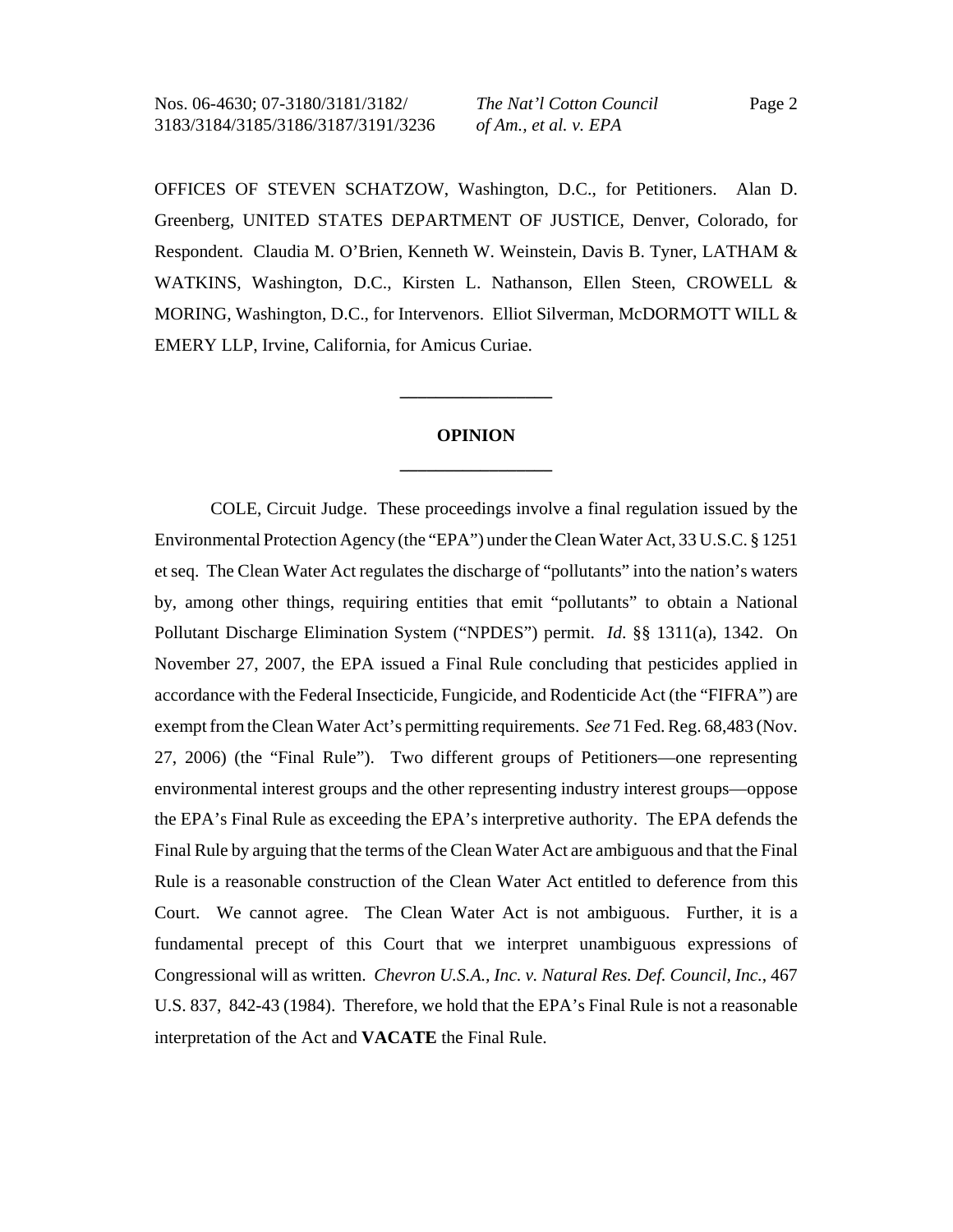### **I. BACKGROUND**

#### **A. The Regulatory Background**

#### *1. The Clean Water Act*

Congress enacted the Clean Water Act "to restore and maintain the chemical, physical and biological integrity of the Nation's waters." *Nat'l Wildlife Fed'n v. Consumers Power Co.*, 862 F.2d 580, 582 (6th Cir. 1988) (quoting 33 U.S.C. § 1251(a)). The goal of the Clean Water Act is to achieve "water quality which provides for the protection and propagation of fish, shellfish, and wildlife and provides for recreation in and on the water." 33 U.S.C. § 1251(a)(2). Thus, the Act provides that "the discharge of any pollutant by any person shall be unlawful." *Id*. § 1311(a). "Pollutant" is a statutorily defined term that includes, at least, "dredged spoil, solid waste, incinerator residue, sewage, garbage, sewage sludge, munitions, chemical wastes, biological materials, radioactive materials, heat, wrecked or discarded equipment, rock, sand, cellar dirt and industrial, municipal, and agricultural waste discharged into water." *Id*. § 1362(6). The Supreme Court has held that this list is not exhaustive and that "pollutant" should be interpreted broadly. *Rapanos v. United States*, 547 U.S. 715, 724 (2006).

The Clean Water Act prohibits the discharge of any "pollutant" into navigable waters from any "point source" unless the EPA issues a permit under the NPDES permitting program, 33 U.S.C. §§ 1311(a), 1342, where a "point source" is "any discernible, confined, and discrete conveyance . . . from which pollutants are or may be discharged." *Id*. § 1362(14). The permitting program constitutes an exception to the Clean Water Act's prohibition on pollutant discharges into the Nation's waters. *Id*. §§ 1311(a), 1342; 40 C.F.R. § 122.3. Thus, if a party obtains a permit, the discharge of pollutants in accordance with that permit is not unlawful. *Id.*

Before a permit is issued, the EPA, or a state agency that has been approved by the EPA, evaluates the permit application to ensure that the discharge of a pollutant under the proposed circumstances will not cause undue harm to the quality of the water. *See* 33 U.S.C. § 1342. In addition to granting permits for specific discharges, the EPA and state authorities may also grant general permits that allow for the discharge of a specific pollutant or type of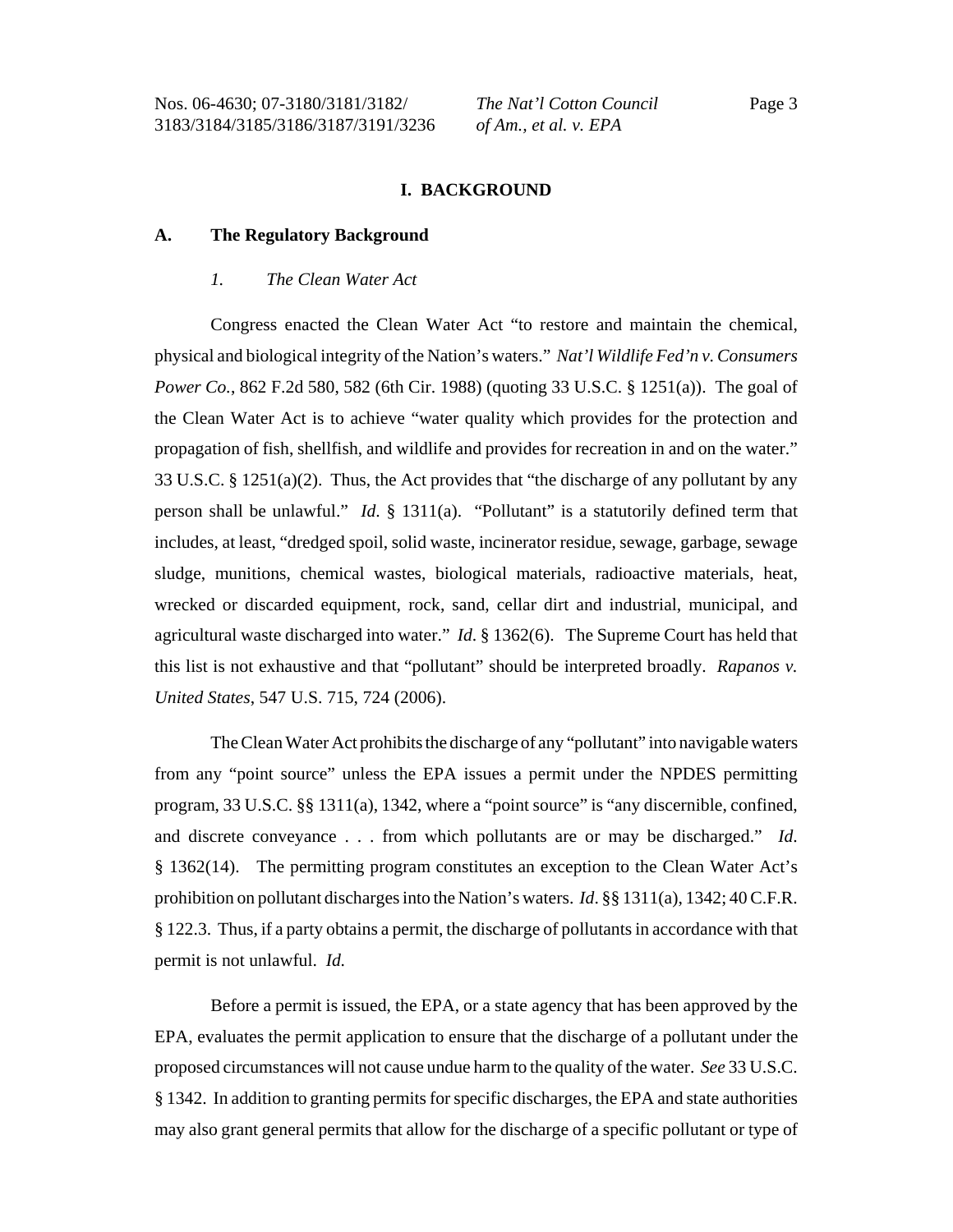pollutant across an entire region. *Id*. For example, prior to the EPA's adoption of the Final Rule, the State of Washington had issued a general permit to allow for the application of all aquatic pesticides in the State. *See Acquatechnex v. Washington Dep't of Ecology*, PCHB No. 02-090, 2002 WA ENV LEXIS 87, \*2-5 (Pollution Control Hr'gs Bd. Dec. 24, 2002).**<sup>1</sup>** As a result, users of aquatic pesticides in Washington could discharge those pesticides covered by the rule without obtaining a permit. These general permits "greatly reduce [the] administrative burden by authorizing discharges from a category of point sources within a specified geographic area." *S. Florida Water Mgmt. Dist. v. Miccosukee Tribe of Indians*, 541 U.S. 95, 108 n.\* (2004) (citing 40 C.F.R. § 122.28(b)(2)(v)). "Once [the] EPA or a state agency issues such a [general] permit, covered entities, in some cases, need take no further action to achieve compliance with the NPDES besides adhering to the permit conditions." *Id.*

#### *2. The Federal Insecticide, Fungicide, and Rodenticide Act*

The EPA also regulates the labeling and sale of pesticides under the Federal Insecticide, Fungicide, and Rodenticide Act*.* Under the FIFRA, all pesticides sold in the United States must be registered with the EPA. *See* 7 U.S.C. § 136 et seq. The EPA approves an insecticide for registration only when it finds that the chemical, "when used in accordance with widespread and commonly recognized practice . . .[,] will not generally cause unreasonably adverse effects on the environment." *No Spray Coalition v. City of New York*, 351 F.3d 602, 604-05 (2d Cir. 2003) (quoting 7 U.S.C. § 136a(c)(5)(D)). Under the FIFRA, the EPA issues a "label" for each registered pesticide, indicating the manner in which it may be used; the statute makes it unlawful "to use any pesticide in a manner inconsistent with its labeling." *Id*. (quoting 7 U.S.C.  $§ 136j(a)(2)(6)$ ).

<sup>&</sup>lt;sup>1</sup>The State of California's State Water Resources Control Board (the "Board") also issued a general permit that covered all aquatic pesticide discharges, as long as the discharger certified that alternative options had been evaluated and that any impact the pesticide application had on the water quality would be reported to the Board. General Permit No. CAG990003, 2001 Cal. ENV LEXIS 12, at  $*1, 3-4, 19-21$  (July 19, 2001).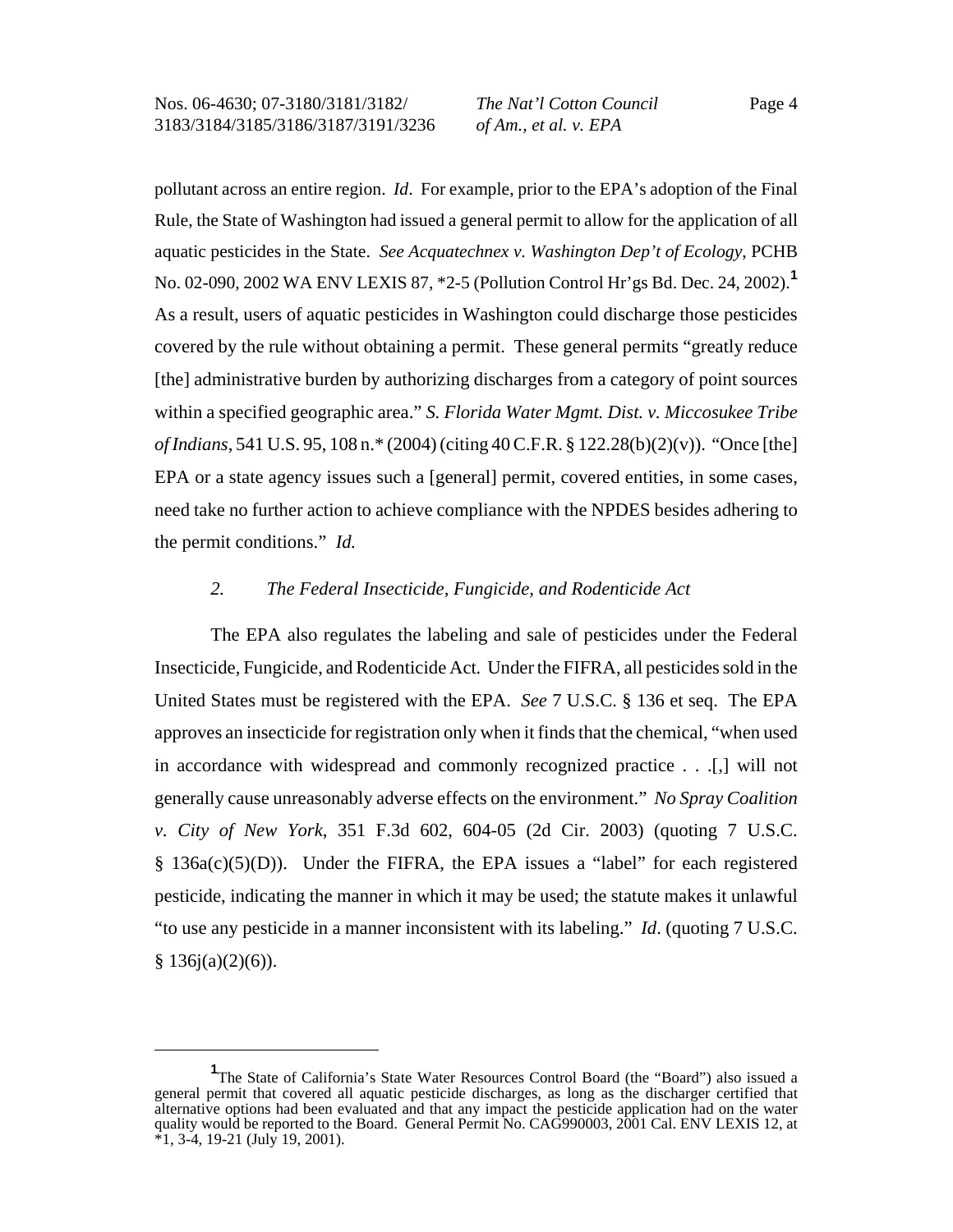For nearly thirty years prior to the adoption of the Final Rule, pesticide labels issued under the FIFRA were required to contain a notice stating that the pesticide could not be "discharge[d] into lakes, streams, ponds, or public waters unless in accordance with an NPDES permit." EPA's Policy and Criteria Notice 2180.1 (1977). Despite amendments made to the FIFRA's labeling requirements over the years, pesticide labels have always included a notice about the necessity of obtaining an NPDES permit. *See* EPA's Policy and Criteria Notice 2180.1 (1984); Pesticide Registration ("PR") Notice 93-10 (July 29, 1993); PR Notice 95-1 (May 1, 1995); *see also* EPA-738-7-96-007 (Feb. 1996), *available at* http://www.epa.gov/oppsrrd1/REDs/factsheets/3095fact.pdf, (Pesticide Reregistration notification for 4, 4- Dimethyloxazolidine) (referring to the labeling requirement described in the PR Notice).

### *3. The Regulatory Framework Under the Final Rule*

Under the Clean Water Act, pollutants may only be discharged according to a permit unless they fit into one of the exceptions listed in the federal regulations at 40 C.F.R. § 122.3. The Final Rule revises the regulations by adding pesticides to these exceptions as long as they are used in accordance with the FIFRA's requirements. 71 Fed. Reg. at 68,485, 68,492. Specifically, the Final Rule states that pesticides applied consistently with the FIFRA do not require an NPDES permit in the following two circumstances:

> (1) The application of pesticides directly to waters of the United States in order to control pests. Examples of such applications include applications to control mosquito larvae, aquatic weeds, or other pests that are present in waters of the United States.

> (2) The application of pesticides to control pests that are present over waters of the United States, including near such waters, where a portion of the pesticides will unavoidably be deposited to waters of the United States in order to target the pests effectively; for example, when insecticides are aerially applied to a forest canopy where waters of the United States may be present below the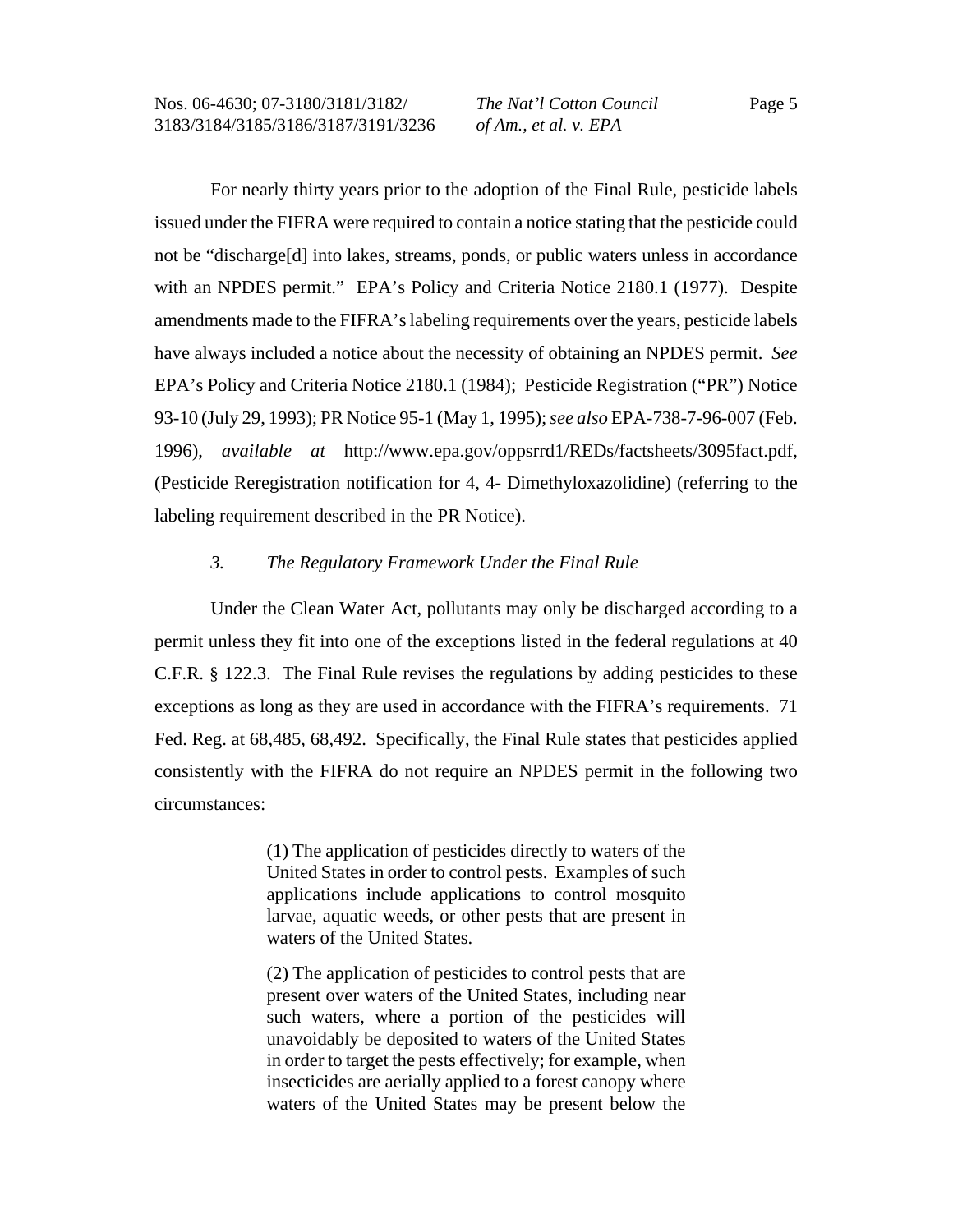canopy or where pesticides are applied over or near water for control of adult mosquitoes or other pests.

#### 40 C.F.R. § 122.3(h).

Although the EPA, through its Final Rule, takes the position that pesticides are not generally pollutants, it makes an exception for "pesticide residuals," which "include[] excess amounts of pesticide." 71 Fed. Reg. at 68,487. "Pesticide residuals" are those portions of the pesticide that "remain in the water after the application and its intended purpose (elimination of targeted pests) have been completed . . . ." *Id.* The EPA concedes that pesticide residue (unlike pesticides generally) *is* a pollutant under the Clean Water Act because it is "waste[] of the pesticide application." *Id.* Nonetheless, the EPA contends that pesticide residue is not subject to the NPDES permitting program because "at the time of discharge to a water of the United States, the material in the discharge must be both a pollutant, and from a point source." *Id.* According to the EPA, the residue cannot be subject to the permitting program because by the time it becomes a pollutant it is no longer from a "point source." Since no "point source" is at play, the EPA reasons, pesticide residue is a "nonpoint source pollutant" and therefore not subject to the permitting requirements. *Id.*

#### **B. Procedural Background**

Timely petitions for review of the Final Rule were filed in the First, Second, Third, Fourth, Fifth, Sixth, Seventh, Eighth, Ninth, Tenth, and D.C. Circuits by either the "Industry Petitioners"<sup>2</sup> or the "Environmental Petitioners."<sup>3</sup> The petitions for review were consolidated in this circuit by an order of the Judicial Panel on Multidistrict

**<sup>2</sup>** Agribusiness Association of Iowa, BASF Corporation, Bayer CropScience LP, CropLife America, Delta Council, Eldon C. Stutsman, Inc., FMC Corporation, Illinois Fertilizer & Chemical Association, The National Cotton Council of America, Responsible Industry for a Sound Environment, Southern Crop Production Association, and Syngenta Crop Protection, Inc., LP.

**<sup>3</sup>** Baykeeper, Californians for Alternatives to Toxics, California Sportfishing Protection Alliance, National Center for Conservation Science and Policy, Oregon Wild, Saint John's Organic Farm, Waterkeeper Alliance, Inc., Peconic Baykeeper, Inc., Soundkeeper, Inc., Environmental Maine, and Toxics Action Center.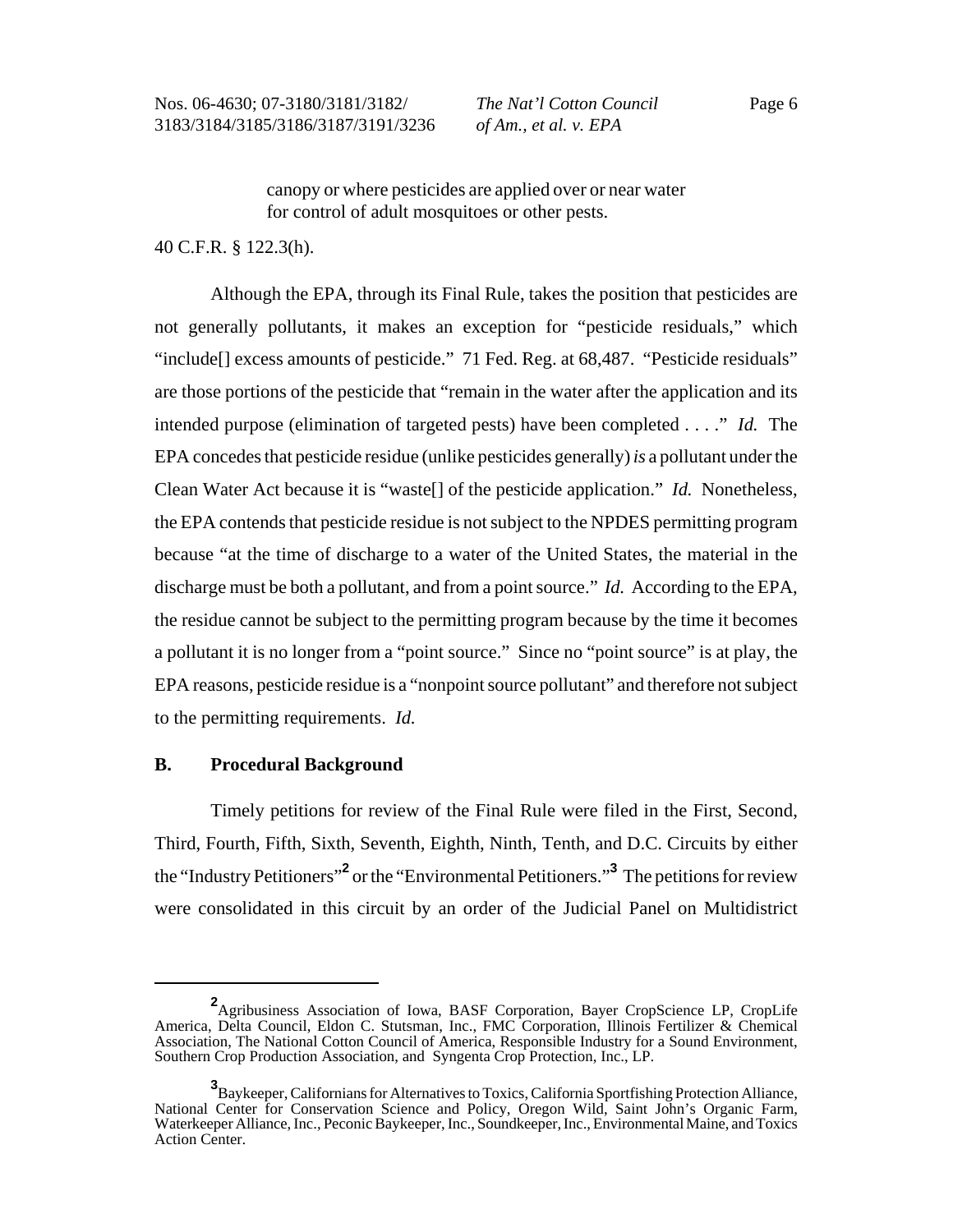Litigation, under 28 U.S.C.  $\S$  1407 and 2112(a)(3). The self-titled "Industry Intervenors"**<sup>4</sup>** filed a motion to intervene in support of the Final Rule.**<sup>5</sup>**

Environmental Petitioners filed a timely motion to dismiss the petitions because of lack of subject matter jurisdiction or, alternatively, to transfer the cases to the Ninth Circuit. Industry Petitioners, the EPA, and Industry Intervenors opposed this motion. The Environmental Petitioners have also filed a complaint challenging the Final Rule in the Northern District of California in order to preserve review of the Final Rule in the event this Court grants their motion to dismiss. On July 24, 2007, we denied the motion to transfer and deferred the decision on the question of subject matter jurisdiction.

### **II. JURISDICTION**

Environmental Petitioners contend that this dispute should be dismissed for lack of subject matter jurisdiction, arguing that original review of the Final Rule by the courts of appeals is not covered by the grant of original jurisdiction set forth in the Clean Water Act, 33 U.S.C. § 1369(b)(1). Environmental Petitioners are correct that "Congress did not intend court of appeals jurisdiction over all EPA actions taken pursuant to the Act." *Lake Cumberland Trust, Inc. v. EPA*, 954 F.2d 1218, 1222 (6th Cir. 1992) (quoting *Boise Cascade Corp. v. EPA*, 942 F.2d 1427, 1431 (9th Cir. 1991)). However, we conclude that, at a minimum,  $$1369(b)(1)(F)$  encompasses the action before us.

Under 33 U.S.C. § 1369(b)(1)(F), a party may challenge EPA actions "issuing or denying any permit under [33 U.S.C.] section 1342 . . ." in the appropriate circuit court. The Clean Water Act's permitting program is set forth in § 1342. The jurisdictional grant of  $\S$  1369(b)(1)(F) authorizes the courts of appeals "to review the regulations governing the issuance of permits under section 402, 33 U.S.C. § 1342, as well as the issuance or denial of a particular permit." *Am. Mining Cong. v. EPA*, 965 F.2d 759, 763 (9th Cir. 1992). Thus, in *Natural Resources Defense Council, Inc. v. EPA*,

**<sup>4</sup>** Industry Intervenors include each of the Industry Petitioners listed above as well as American Farm Bureau Federation and American Forest & Paper Association.

**<sup>5</sup>** American Mosquito Association submitted a brief as amicus curiae in support of the Final Rule.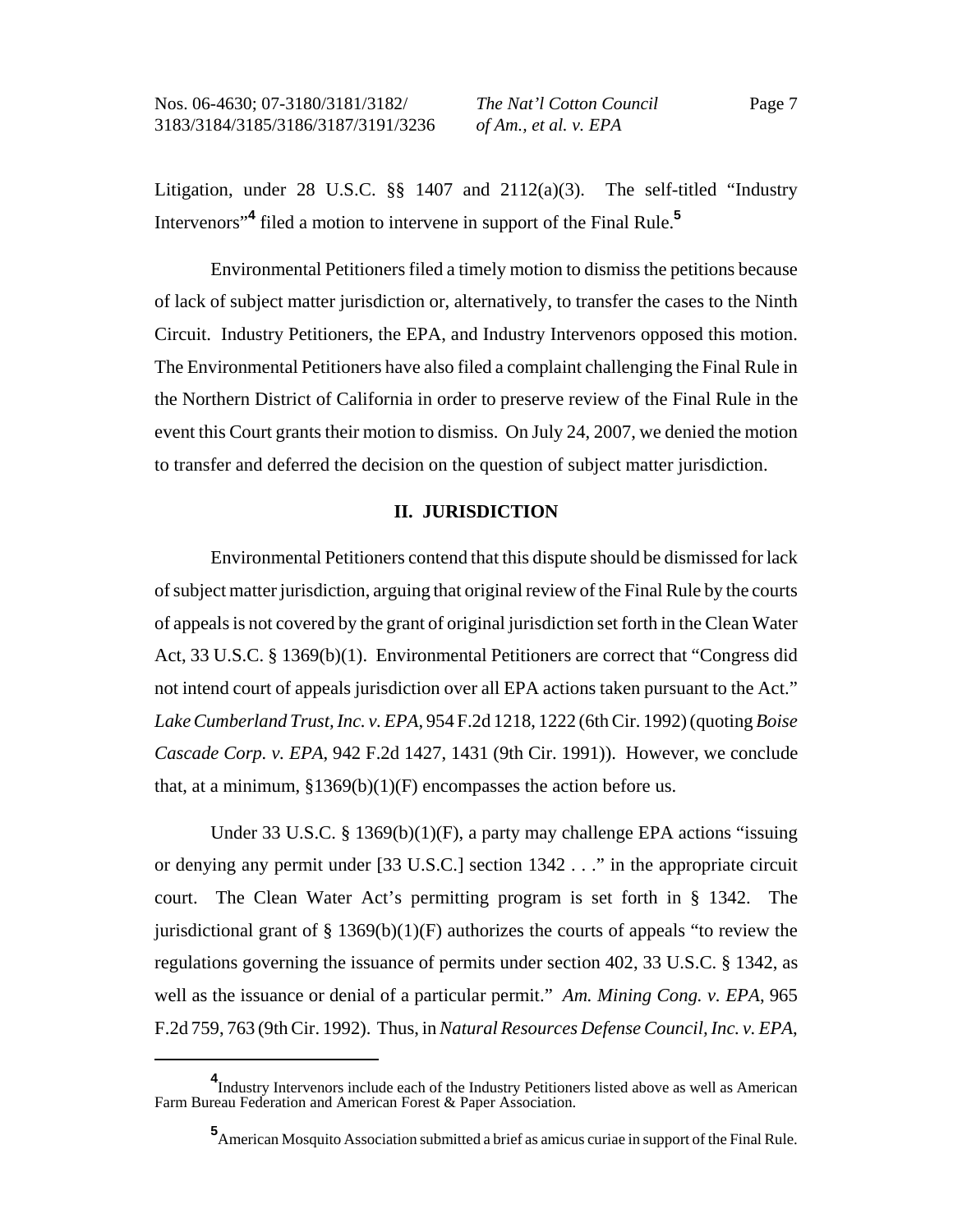966 F.2d 1292, 1296-97 (9th Cir. 1992), the court held that it had jurisdiction to review an EPA rule exempting uncontaminated storm-water discharge from the permitting regulations. The *Natural Resources* court concluded that it had "the power to review rules that regulate the underlying permit procedures." *Id*. at 1297 (citing *NRDC v. EPA*, 656 F.2d 768, 775 (D.C. Cir. 1981) and *E.I. du Pont de Nemours & Co. v. Train*, 430 U.S. 112, 136 (1976)). The Final Rule before us today likewise regulates the permitting procedures, and we therefore conclude that jurisdiction is proper under  $\S 1369(b)(1)(F)$ .

### **III. DISCUSSION**

#### **A. Standard of Review**

Our review of agency decisions has two components. First, we determine whether the agency's chosen action complies with *Chevron*. 467 U.S. at 842-45; *see United States v. Mead Corp.*, 533 U.S. 218, 227 (2001); *Riverkeeper, Inc. v. EPA* ("*Riverkeeper II*"), 475 F.3d 83, 95 (2d Cir. 2007). When conducting *Chevron* review of the Final Rule, we "examine the [Final Rule] against the statute that contains the EPA's charge." *Riverkeeper, Inc. v. EPA* ("*Riverkeeper I*"), 358 F.3d 174, 183 (2d Cir. 2004). Here, we must determine whether "the intent of Congress is clear as to the precise question at issue." *Nations Bank of N.C., N.A. v. Variable Annuity Life Ins. Co.*, 513 U.S. 251, 257 (1995); *Chevron*, 467 U.S. at 842. "In making [this] threshold determination under *Chevron*, a reviewing court should not confine itself to examining a particular statutory provision in isolation. Rather, the meaning—or ambiguity—of certain words or phrases may only become evident when placed in context." *Nat'l Ass'n of Home Builders v. Defenders of Wildlife*, 127 S. Ct. 2518, 2534 (2007). If the intent of Congress is clear, "that is the end of the matter; for the court, as well as the agency, must give effect to the unambiguously expressed intent of Congress." *Chevron*, 467 U.S. at 842-43. If, and only if, the statute is silent or ambiguous regarding the question at issue, we then move to step two of *Chevron* review and ask whether "the agency's answer is based on a permissible construction of the statute." *Id.* at 843. If the agency's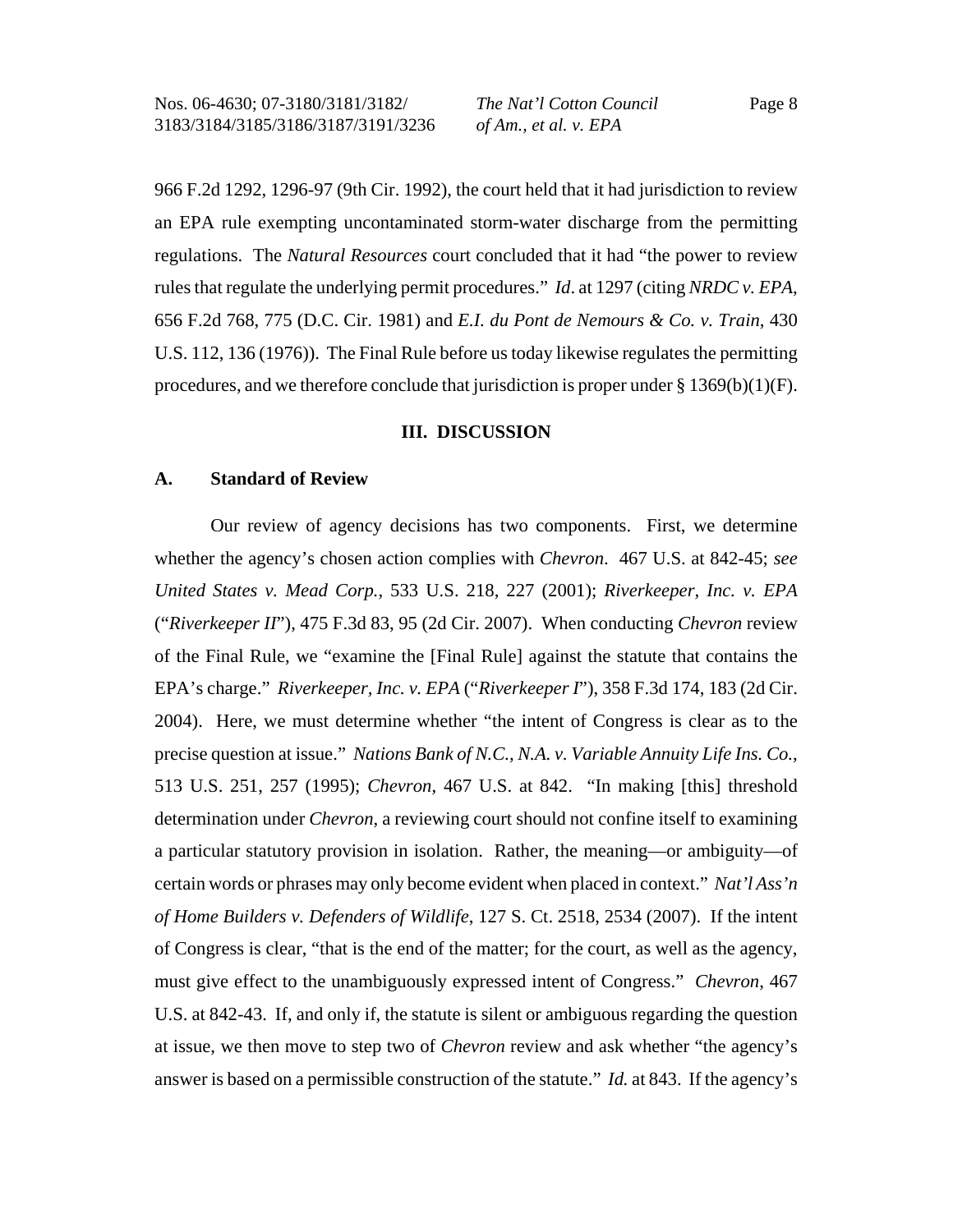"interpretation is reasonable, we must defer to its construction of the statute." *Wachovia Bank, N.A. v. Watters*, 431 F.3d 556, 562 (6th Cir. 2005).

The second part of our review would require us to consider the Final Rule under the standards set forth by the Administrative Procedure Act section 10(2)(e), 5 U.S.C. § 706(2) (the "APA"), under which we are required to "hold unlawful and set aside agency action, findings, and conclusions" that, among other criteria, are found to be "arbitrary, capricious, an abuse of discretion, or otherwise not in accordance with law." 5 U.S.C. § 706(2)(A). Agency action is arbitrary and capricious where

the agency has relied on factors that Congress has not intended it to consider, entirely failed to consider an important aspect of the problem, offered an explanation for its decision that runs counter to the evidence before the agency, or is so implausible that it could not be ascribed to a difference in view or the product of agency experience.

*Motor Vehicle Mfrs. Ass'n v. State Farm Mut. Auto. Ins. Co.*, 463 U.S. 29, 43 (1983)*; see also Citizens Coal Council*, 447 F.3d at 890. When conducting this form of review, we ensure that the agency "examine[d] the relevant data and articulate[d] a satisfactory explanation for its action including a rational connection between the facts and the choice made." *Motor Vehicle Mfrs.*, 463 U.S. at 43. "The court is required to make a 'searching and careful review' in its assessment of the agency action, but 'the ultimate standard of review is a narrow one.'" *Citizens Coal Council*, 447 F.3d at 890 (quoting *Citizens to Preserve Overton Park, Inc. v. Volpe*, 401 U.S. 402, 416 (1971)).

#### **B. The Parties' Positions**

#### *1. The Petitioners*

Environmental Petitioners argue: (1) that the EPA exceeded its authority under the Clean Water Act in issuing a rule that excludes pesticides from the definition of "pollutant" under 33 U.S.C. § 1362(6); (2) that the EPA exceeded its authority under the Clean Water Act when it determined that, while pesticides are discharged by point sources, the residue of these pesticides is nonetheless a "nonpoint source pollutant"; and (3) that the EPA may not exempt FIFRA-compliant applications of pesticides from the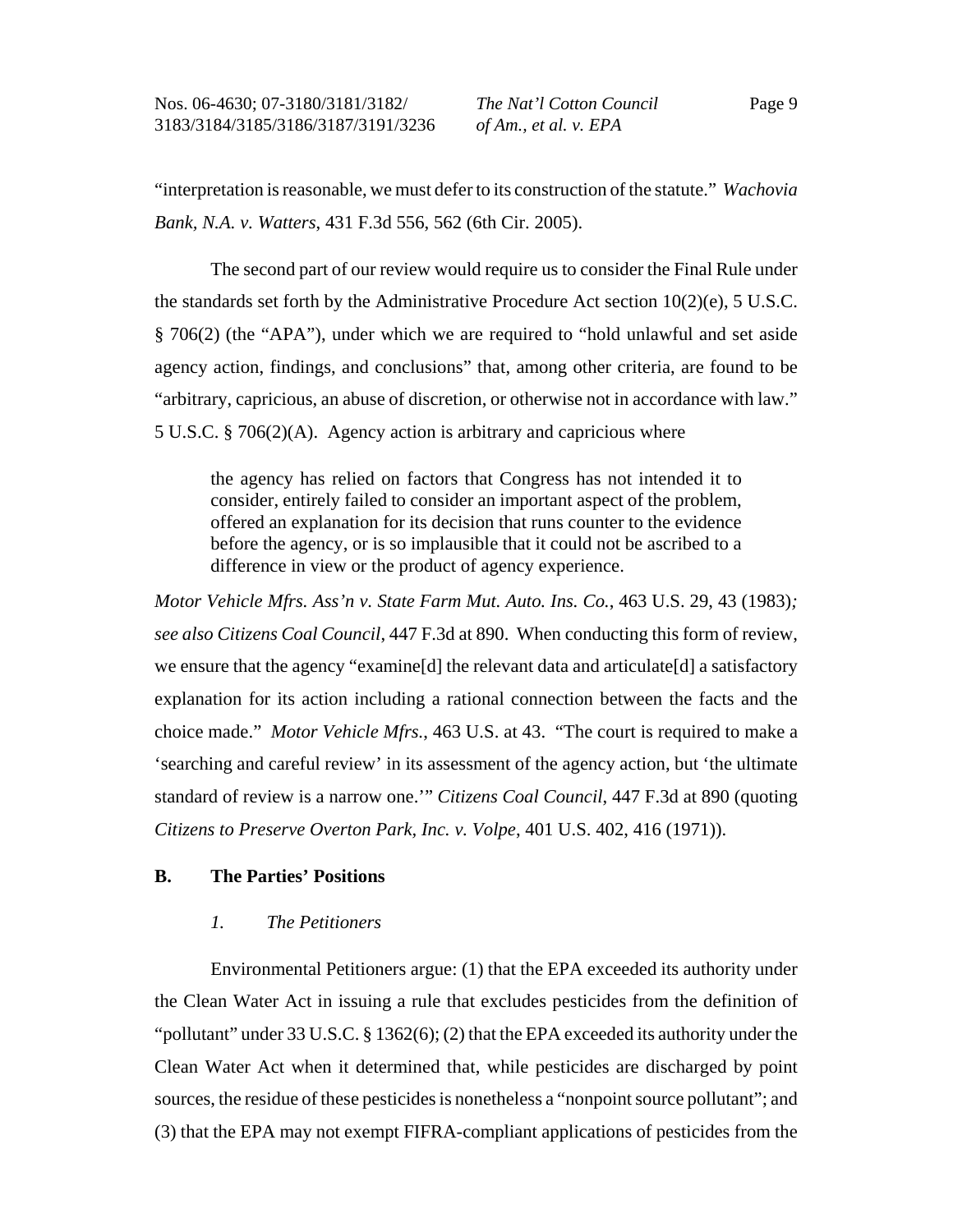requirements of the Clean Water Act. Industry Petitioners, on the other hand, argue that the Final Rule is arbitrary and capricious because it treats pesticides applied in violation of the FIFRA as pollutants, while it treats the very same pesticides used in compliance with the FIFRA as non-pollutants. In other words, the Industry Petitioners complain that whether something constitutes a pollutant should not hinge upon compliance with the FIFRA.

#### *2. The EPA*

As described above, the EPA's Final Rule exempts from the NPDES permitting program pesticides that are applied directly to the Nation's waters, or near such waters, in order to control pests. 40 C.F.R. § 122.3(h). The EPA says that its Final Rule exempts both pesticides generally and "pesticide residue," which includes "excess pesticide." 71 Fed. Reg. at 68,487.

The EPA provides two reasons that its Final Rule is reasonable. First, the EPA argues that the Clean Water Act as it applies to pesticides is ambiguous. The EPA contends that it reasonably determined that pesticides applied according to the FIFRA requirements are not pollutants and therefore are not subject to the NPDES permitting program. The EPA reasons that "Congress defined the term 'pollutant' in the Clean Water Act to mean one of 16 specific items." (EPA Br. at 22.) Of these sixteen, the EPA states that pesticides, which are either chemical or biological in nature, may only be considered to be "chemical wastes" or "biological materials." 71 Fed. Reg. at 68,486. The EPA argues that pesticides are not "chemical wastes" in the ordinary dictionary definition of the word "waste," because waste is that which is "eliminated or discarded as no longer useful or required after the completion of a process." *Id.* (quoting *The New Oxford American Dictionary* 1905 (Elizabeth J. Jewell & Frank Abate eds., 2001)). Rather than being wastes, the EPA reasons that pesticides applied according to the FIFRA's labeling requirements "are products that the EPA has evaluated and registered for the purpose of controlling target organisms, and are designed, purchased, and applied to perform that purpose." *Id.* The EPA next concludes that pesticides applied in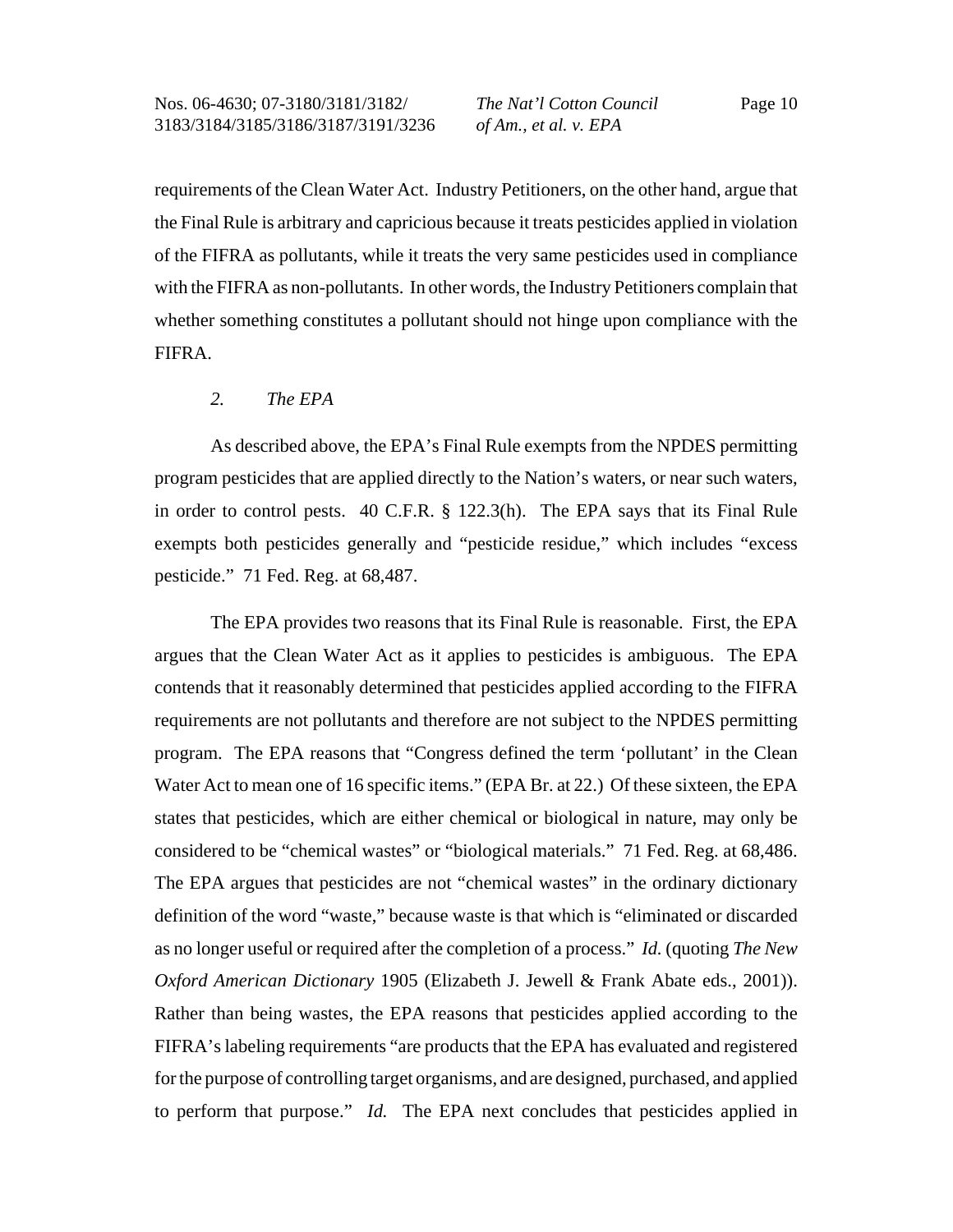accordance with the FIFRA are not "biological materials" because to find otherwise would lead to the anomalous result "that biological pesticides are pollutants, while chemical pesticides used in the same circumstances are not." *Id.*

The EPA's second argument attempts to justify its Final Rule as applied to pesticide residue. In contrast to pesticides generally, which the EPA contends are *not* pollutants, the EPA concedes that pesticide residue and excess pesticide *are* pollutants within the meaning of the Clean Water Act because "they are wastes of the pesticide application." 71 Fed. Reg. at 68,487. The EPA also concedes that pesticides are discharged from a point source. *Id*. at 68,487-88. Nonetheless, the EPA concludes that no permit is required for pesticide applications that result in excess or residue pesticide because it interprets the Clean Water Act as requiring permits only for discharges that are "both a pollutant, and from a point source" at the time of discharge. *Id*. at 68,487.

# **C. Analysis**

# *1. Are Pesticides Unambiguously "Pollutants" Within the Meaning of the Act?*

The first question under *Chevron* is whether the Clean Water Act unambiguously includes pesticides within its definition of "pollutant." Under this first step, this Court determines "whether Congress has directly spoken to the precise question at issue." 467 U.S. at 842. This is determined by "employing traditional tools of statutory construction." *Id.* The meaning of a statute "is determined by reference to the language itself, the specific context in which that language is used, and the broader context of the statute as a whole." *Robinson v. Shell Oil Co.*, 519 U.S. 337, 341 (1997); *see also Dole v. United Steelworkers of Am.*, 494 U.S. 26, 35 (1990) ("Our 'starting point is the language of the statute,'... but 'in expounding a statute, we are not guided by a single sentence or member of a sentence, but look to the provisions of the whole law, and to its object and policy.'") (citations omitted). If Congress's intent is clear from the statutory language, then "that intent must be given effect." *Chevron*, 467 U.S. at 842-43.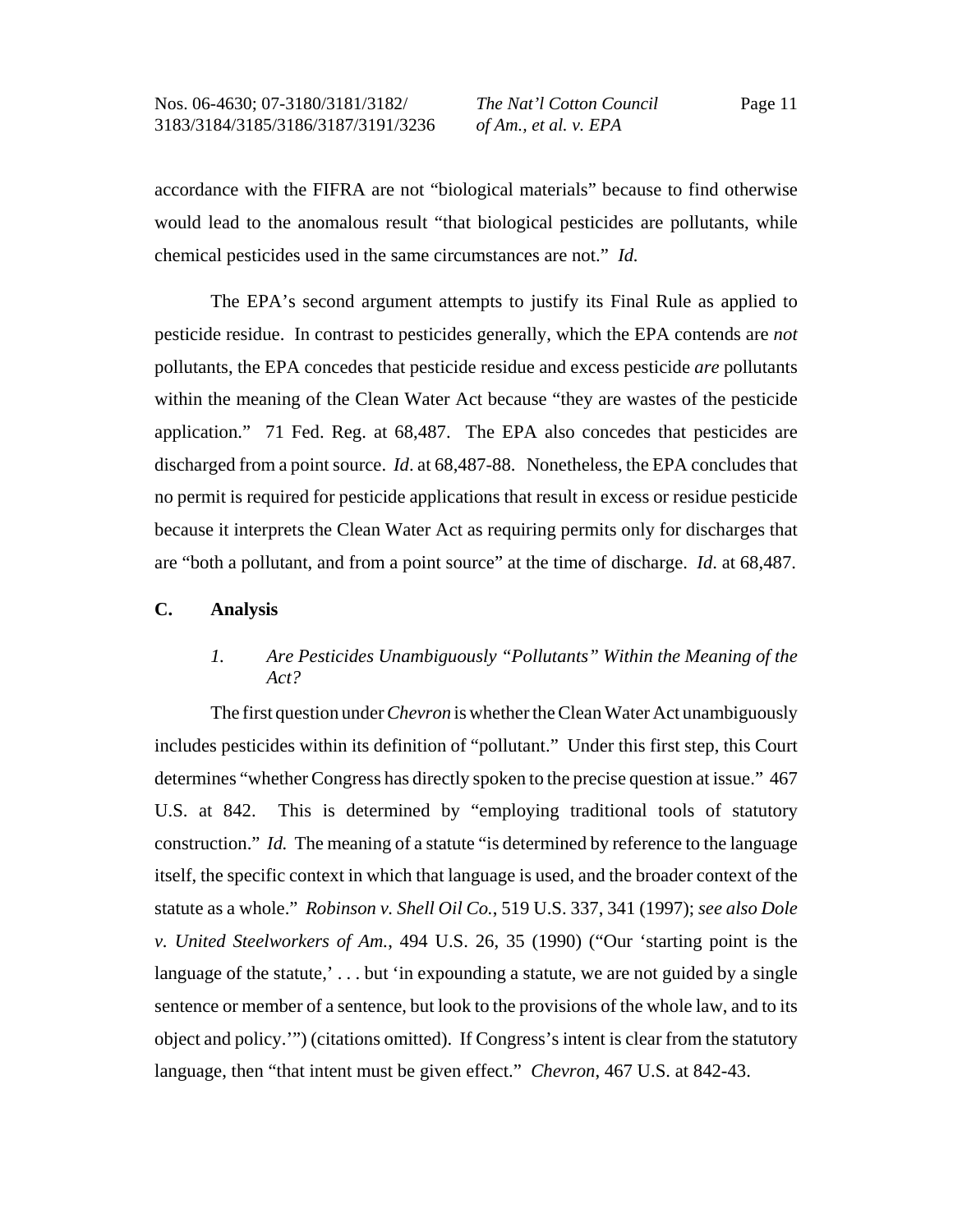As noted above, the Clean Water Act defines "pollutant" as "dredged spoil, solid waste, incinerator residue, sewage, garbage, sewage sludge, munitions, chemical wastes, biological materials, radioactive materials, heat, wrecked or discarded equipment, rock, sand, cellar dirt and industrial, municipal, and agricultural waste discharged into water." 33 U.S.C. § 1362(6). This Court has previously concluded that the "broad generic terms" included in the definition of "pollutant" demonstrate Congress's intent to capture more than just the items expressly enumerated. *United States v. Hamel,* 551 F.2d 107, 110 (6th Cir. 1977) (concluding that the Clean Water Act covers, at a minimum, those pollutants covered under the Refuse Act, which applies to "all foreign substances" not explicitly exempted from coverage); *see also, e.g.*, *Cedar Point Oil Co.*, 73 F.3d at 565 ("[T]he breadth of many of the items in the list of 'pollutants' tends to eviscerate any restrictive effect."); *No Spray Coalition, Inc.*, 2005 U.S. Dist. LEXIS 11097, at \*17 (citing S. Rep. No. 92-414 at 76 (1972), reprinted in 1972 U.S.C.C.A.N. 3668, 3742). However, we need not consider the term's breadth today. Rather, we find the plain language of "chemical waste" and "biological materials" in § 1362(b) to be unambiguous as to pesticides. This Court must, therefore, give effect to the Congress's expressed intent. *See Chevron*, 467 U.S. at 842-43.

#### *a. Chemical Waste*

Generally, a court should give a word in a statute its "ordinary, contemporary, common meaning, absent an indication Congress intended [it] to bear some different import." *Grand Traverse Band of Ottawa & Chippewa Indians v. Office of U.S. Attorney*, 369 F.3d 960, 967 (6th Cir. 2004) (quoting *Williams v. Taylor*, 529 U.S. 420, 431-32 (2000)). The EPA refers the Court to *The New Oxford American Dictionary* (Jewell & Abate eds. 2001), which defines waste as "eliminated or discarded as no longer useful or required after the completion of a process." *Id*. at 1905. Industry Petitioners point the Court to *Black's Law Dictionary* (8th ed. 2004), which defines waste as "[r]efuse or superfluous material, esp. that after a manufacturing or chemical process." *Id*. at 1621. Similarly, the Ninth Circuit has accepted the American Heritage Dictionary's definition of waste as "any useless or worthless byproduct of a process or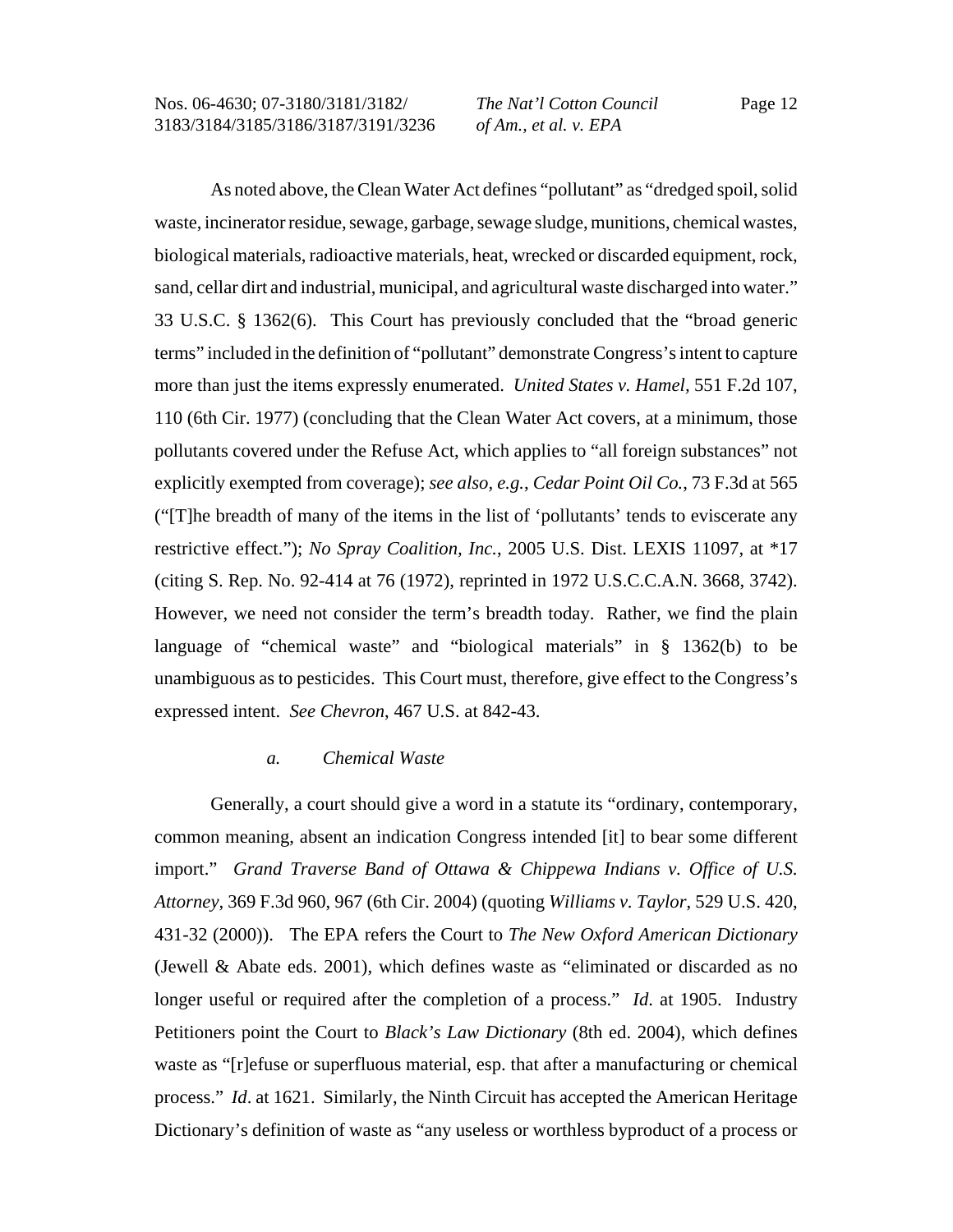the like; refuse or excess material." *N. Plains Res. Council v. Fidelity Exploration & Dev. Co.*, 325 F.3d 1155, 1161 (9th Cir. 2003); *Fairhurst v. Hagener*, 422 F.3d 1146, 1149 (2005).

Under any of these definitions of "waste," "chemical waste" for the purposes of the Clean Water Act would include "discarded" chemicals, "superfluous" chemicals, or "refuse or excess" chemicals. As such, under a plain-meaning analysis of the term, we cannot conclude that all chemical pesticides require NPDES permits. Rather, like our sister circuit in *Fairhurst*, we conclude that: so long as the chemical pesticide "is intentionally applied to the water [to perform a particular useful purpose] and leaves no excess portions after performing its intended purpose[] it is not a 'chemical waste,'" 422 F.3d at 1149, and does not require an NPDES permit. *Id*.

On the other hand, as Environmental Petitioners argue and the EPA concedes, excess pesticide and pesticide residue meet the common definition of waste. To this extent, the EPA's Final Rule is in line with the expressed intent of Congress, as the Rule defines these pesticide residues as pollutants "because they are wastes of the pesticide application." 71 Fed. Reg. at 68,487. The EPA aptly states:

[P]esticides applied to land but later contained in a waste stream, including storm water regulated under the Clean Water Act, could trigger the requirement of obtaining an NPDES permit . . . . In addition, if there are residual materials resulting from pesticides that remain in the water after the application and its intended purpose has been completed, the residual materials are pollutants because they are substances that are no longer useful or required after the completion of a process.

(EPA Br. 29-30.) This Court agrees.

Therefore, at least two easily defined sets of circumstances arise whereby chemical pesticides qualify as pollutants under the Clean Water Act. In the first circumstance, a chemical pesticide is initially applied to land or dispersed in the air—these pesticides are sometimes referred to as either "terrestrial pesticides" or "aerial pesticides" and include applications "above" or "near" waterways. At some point following application, excess pesticide or residual pesticide finds its way into the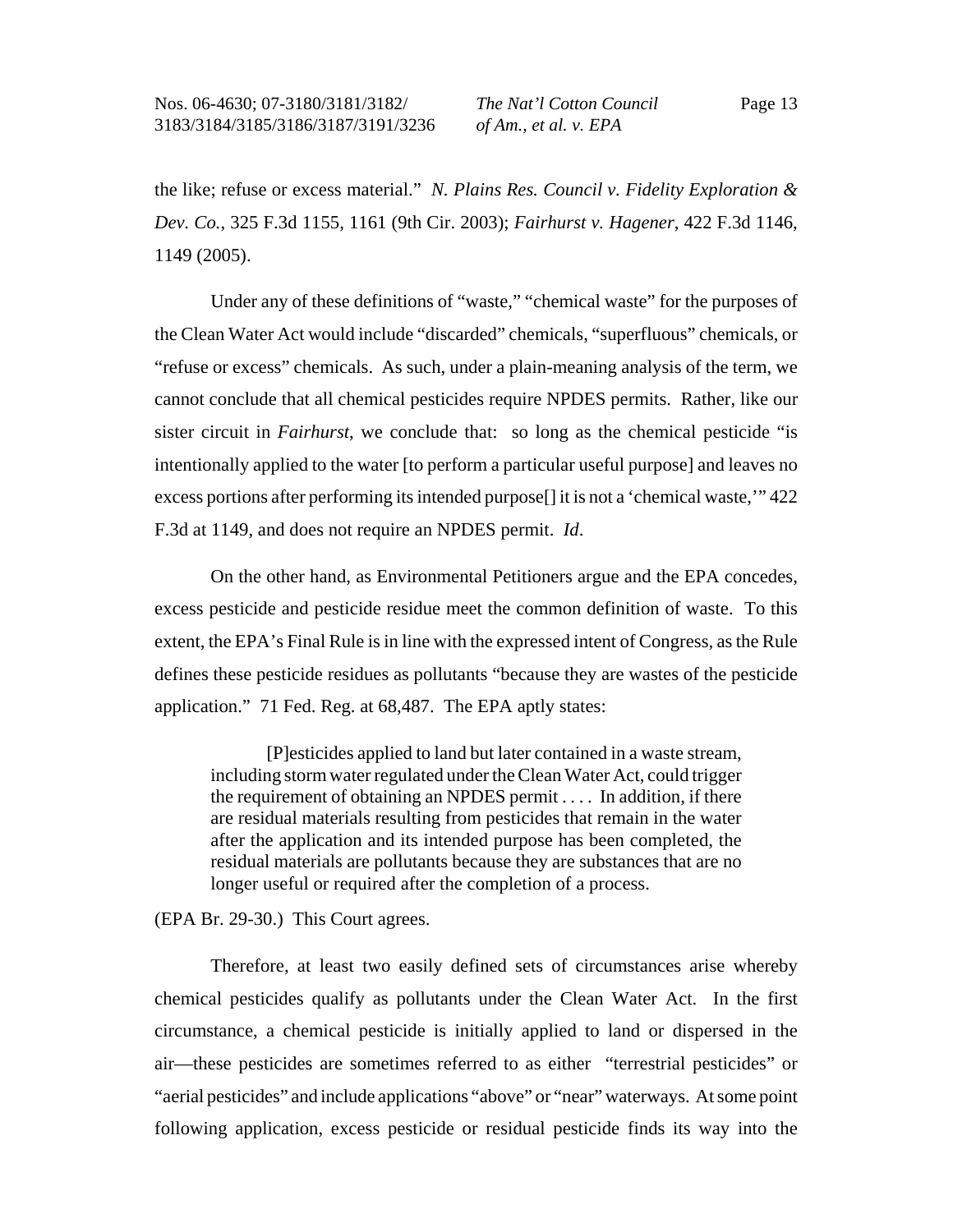navigable waters of the United States. Pesticides applied in this way and later affecting the water are necessarily "discarded," "superfluous," or "excess" chemical. Such chemical pesticide residuals meet the Clean Water Act's definition of "chemical waste."

In the second circumstance, a chemical pesticide is applied directly and purposefully to navigable waters to serve a beneficial purpose—such pesticides are often referred to as "aqueous" or "aquatic" pesticides. As contemplated by the EPA, if residual aquatic pesticide "remain[s] in the water after the application and [the pesticide's] intended purpose has been completed," then the residue would likewise qualify as a "chemical waste." (EPA Br. 29-30.) As such, these chemical wastes would unambiguously fall within the ambit of the Clean Water Act.

This second scenario, of course, leads to the inevitable quandary that both nonwaste aqueous pesticide and pesticide residual are applied to water at the same moment, which then gives rise to the question of how the EPA can regulate and permit the residual. However, this problem is more theoretical than practical. In reality, whether or not a particular chemical pesticide needs to be regulated can be easily answered by both the EPA's and industry's experience with that pesticide. If, as was the case in *Fairhurst*, a chemical such as antimycin leaves no excess portions after performing its intended purpose, then that chemical's use need not be regulated. *See Fairhurst*, 422 F.3d at 1149. If, on the other hand, a chemical pesticide is known to have lasting effects beyond the pesticide's intended object, then its use must be regulated under the Clean Water Act. *See also Headwaters, Inc. v. Talent Irrigation Dist.*, 243 F.3d 526, 532-33 (9th Cir. 2001).

### *b. Biological Materials*

Continuing our review under *Chevron*, we must examine the "ordinary, contemporary, [and] common meaning" of "biological materials." *Grand Traverse Band*, 369 F.3d at 967. Environmental Petitioners point out that *Webster's Third New International Dictionary* (Gove ed. 1993) defines "material" as "of, relating to, or consisting of matter" and "the basic matter from which the whole or the great part of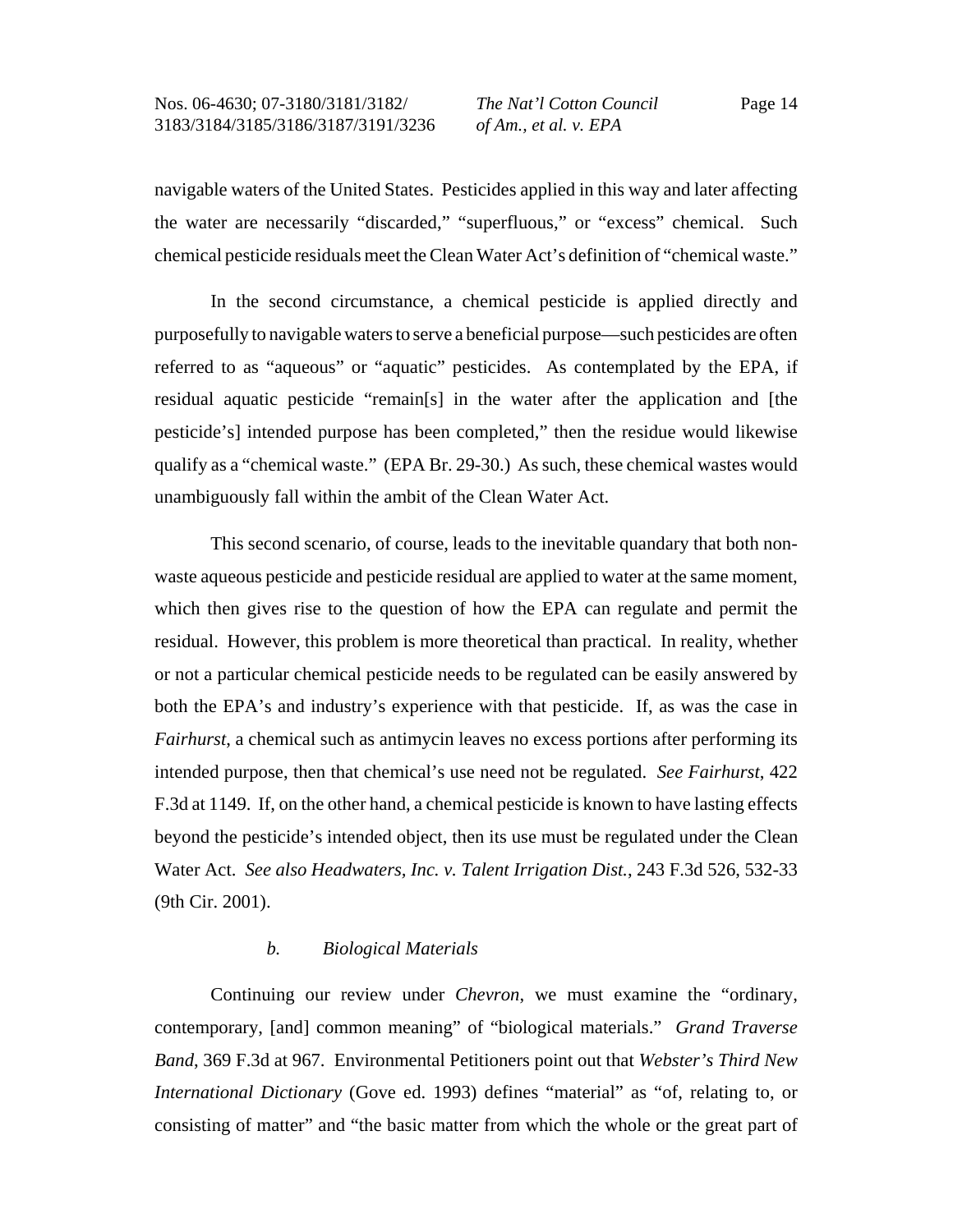something is made." *Id*. at 1392. The *Oxford English Dictionary* provides that "material" is "that which constitutes the substance of a thing (physical or nonphysical); a physical substance; a material thing." OED Online, *available at* http://dictionary.oed.com/cgi/entry/00303279?query\_type=word&queryword=materi al&first=1&max\_to\_show=10&sort\_type=alpha&result\_place=1&search\_id=VoPl-c VwRjA-12823&hilite=00303279. The plain, unambiguous nature of this language compels this Court to find that matter of a biological nature, such as biological pesticides, qualifies as a biological material and falls under the Clean Water Act if it is "discharged into water." 33 U.S.C. § 1362(6).

The EPA points to Ninth Circuit case law that holds that "mussel shells and mussel byproduct are not pollutants" under the Clean Water Act. *Ass'n to Protect Hammersley, Eld & Totten Inlets v. Taylor*, 299 F.3d 1007, 1016 (9th Cir. 2002). The *Hammersley* court found the Clean Water Act to be "ambiguous on whether 'biological materials' means *all* biological matter regardless of quantum and nature." *Id*. While that case is distinguishable, we choose a more limited analysis.**<sup>6</sup>** We see our obligation not as defining the outermost bounds of "biological materials," but rather simply as deciding whether biological pesticides fit into the ordinary meaning of "biological materials."

The term "biological materials" cannot be read to exclude biological pesticides or their residuals. The EPA's Final Rule treats biological pesticides no differently from chemical pesticides, exempting both from NPDES permitting requirements in certain circumstances. *See* 71 Fed. Reg. at 68,492. We find this interpretation to be contrary to the plain meaning of the Clean Water Act. In 33 U.S.C. § 1362, Congress purposefully included the term "biological materials," rather than a more limited term such as "biological wastes." Congress could easily have drafted the list of pollutants in the Clean Water Act to include "chemical wastes" and "biological wastes." But, here, the word "waste" does not accompany "biological materials." Thus, if we are to give

**<sup>6</sup>** The *Hammersley* court based its conclusion on the fact that shells and shell byproduct of shellfish-farming facilities are the result of natural biological processes, not the result of a transforming human process. *See Hammersley*, 299 F.3d at 1016-17.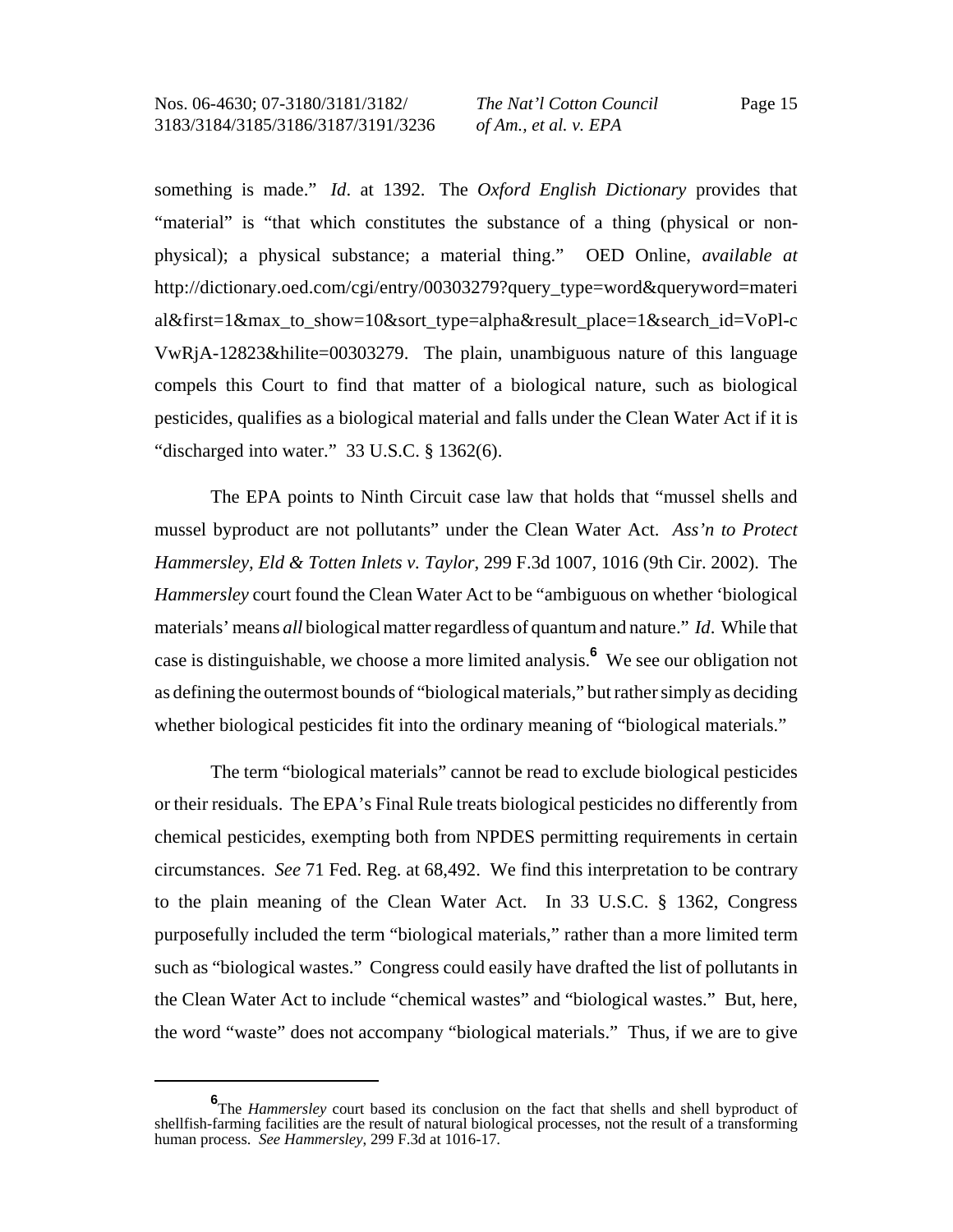*The Nat'l Cotton Council of Am., et al. v. EPA*

Page 16

meaning to the word "waste" in "chemical waste," we must recognize Congress's intent to treat biological and chemical pesticides differently.

This interpretation is consistent with the precedent of this Court and others. In *National Wildlife Federation v. Consumer Power Co*., 862 F.2d 580 (6th Cir. 1988), we determined that "[m]illions of pounds of live fish, dead fish and fish remains annually discharged in Lake Michigan by [a] facility are pollutants within the meaning of the [Clean Water Act], since they are "biological materials." Likewise, the District Court of Maine determined that "salmon feces and urine that exit the net pens and enter the waters are pollutants as they constitute 'biological materials' or 'agricultural wastes.'" *United States Pub. Interest Research Group v. Atl. Salmon of Maine*, 215 F. Supp. 2d 239, 247 (D. Me. 2002) (citing *Higbee v. Starr*, 598 F. Supp. 323, 330-31 (D. Ark. 1984) *aff'd*, 782 F.2d 1048 (8th Cir. 1985)). Biological pesticides similarly must be considered "biological materials." Biological pesticides consist of artificial concentrations of viruses, bacteria, fungi, plant materials, and/or other biological materials. *See* Pesticides: Glossary, U.S. EPA, *available at* http://www.epa.gov/pesticides/glossary. Congress defined "pollution" as "the man-made or man-induced alteration of the chemical, physical, biological, and radiological integrity of water." 33 U.S.C. § 1362(19). Adding biological pesticides to water undeniably alters its biological integrity. Therefore, we find biological pesticides to be "biological materials" under the Clean Water Act.

# *2. Are Chemical Pesticide Residuals Added to the Water by "Point Sources?"***<sup>7</sup>**

The EPA further defends its Final Rule by arguing that excess pesticide and residue pesticide are not discharged from a "point source." In other words, though excess and residue pesticides have exactly the same chemical composition and are discharged from the same point source at exactly the same time as the original pesticide, and though excess and residue pesticides would not enter the Nation's waterways but for

**<sup>7</sup>** This analysis is not necessary for biological pesticides because, as discussed above, both biological pesticides and their residuals are pollutants under the Clean Water Act. Because biological pesticides are discharged from a "point source" they must be regulated under the Act.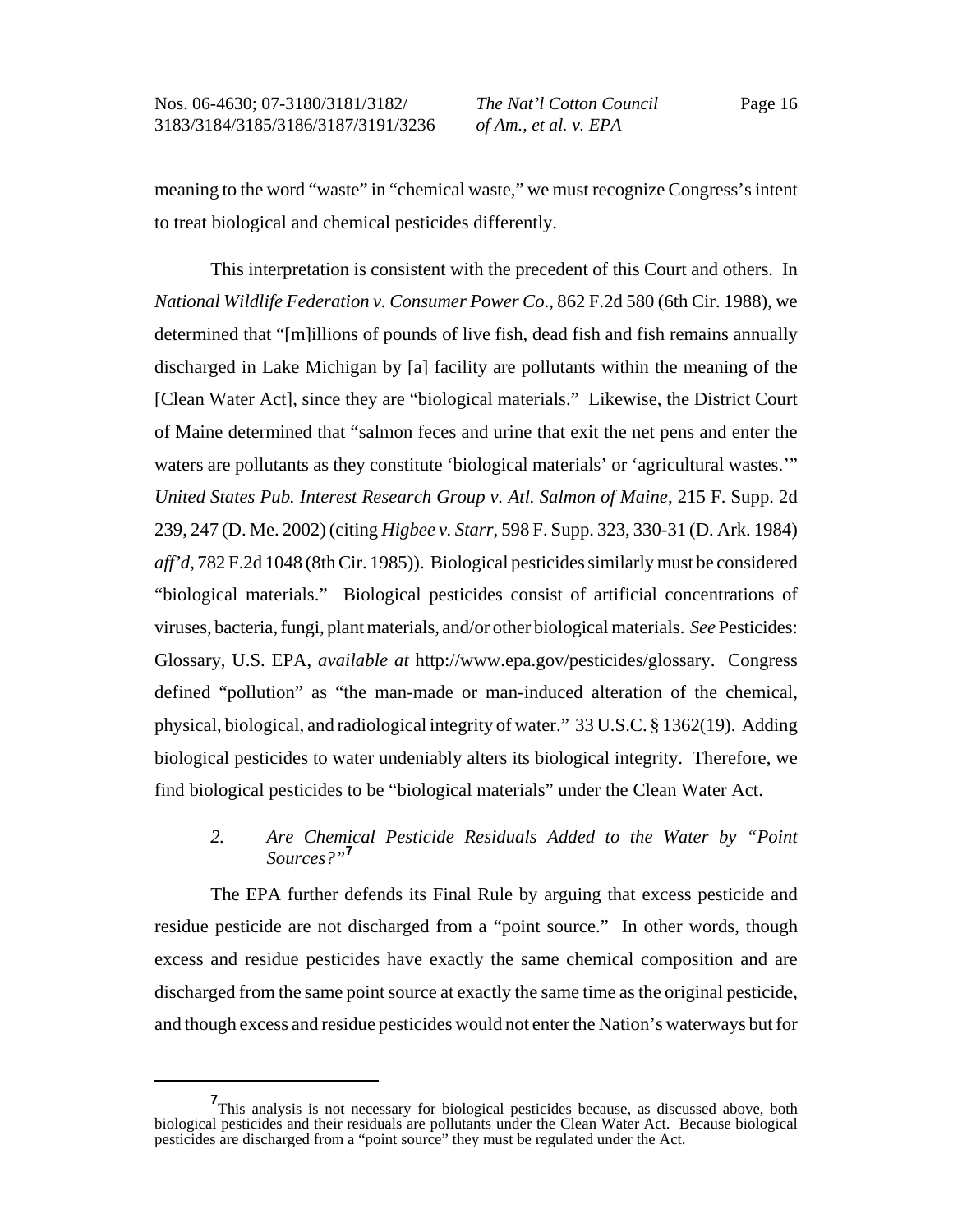*The Nat'l Cotton Council of Am., et al. v. EPA*

Page 17

the discharge of the original pesticide, the EPA concludes that excess and residue pesticides are not discharged from a "point source" because at the moment of discharge there is only pesticide. This is so, according to the EPA, because excess and residue pesticides do not exist until after the discharge is complete, and therefore "should be treated as a nonpoint source pollutant." 71 Fed. Reg. at 65,847.

The Clean Water Act defines "point source" as "any discernible, confined, and discrete conveyance," including a variety of mechanisms such as "container," "rolling stock," or "vessel or other floating craft." 33 U.S.C. § 1362(14). The EPA and the courts agree that pesticides are applied by point sources. *See* 71 Fed. Reg. at 65,847; *League of Wilderness Defenders v. Forsgren*, 309 F.3d 1181, 1185 (9th Cir. 2002); *Headwaters*, 243 F.3d at 528. The EPA argues that, at the time of discharge, the pesticide is a nonpollutant, and the excess pesticide and pesticide residues are not created until later, presumably after they are already in the water. Therefore, according to the EPA, pesticides at the time of discharge do not require permits because they are not yet excess pesticides or residue pesticides. But there is no requirement that the discharged chemical, or other substance, immediately cause harm to be considered as coming from a "point source." Rather, the requirement is that the discharge come from a "discernible, confined, and discrete conveyance," 33 U.S.C. § 1362(14), which is the case for pesticide applications.

The EPA offers no direct support for its assertion that a pesticide must be "excess" or "residue" at the *time of discharge* if it is to be considered as discharged *from a "point source*." This omission of authority is understandable, as none exists. The Clean Water Act does not create such a requirement. Instead, it defines "discharge of a pollutant" as "any addition of any pollutant to navigable waters from any point source." 33 U.S.C. § 1362(12). The EPA's attempt at temporally tying the "addition" (or "discharge") of the pollutant to the "point source" does not follow the plain language of the Clean Water Act. Injecting a temporal requirement to the "discharge of a pollutant" is not only unsupported by the Act, but it is also contrary to the purpose of the permitting program, which is "to prevent harmful discharges into the Nation's waters."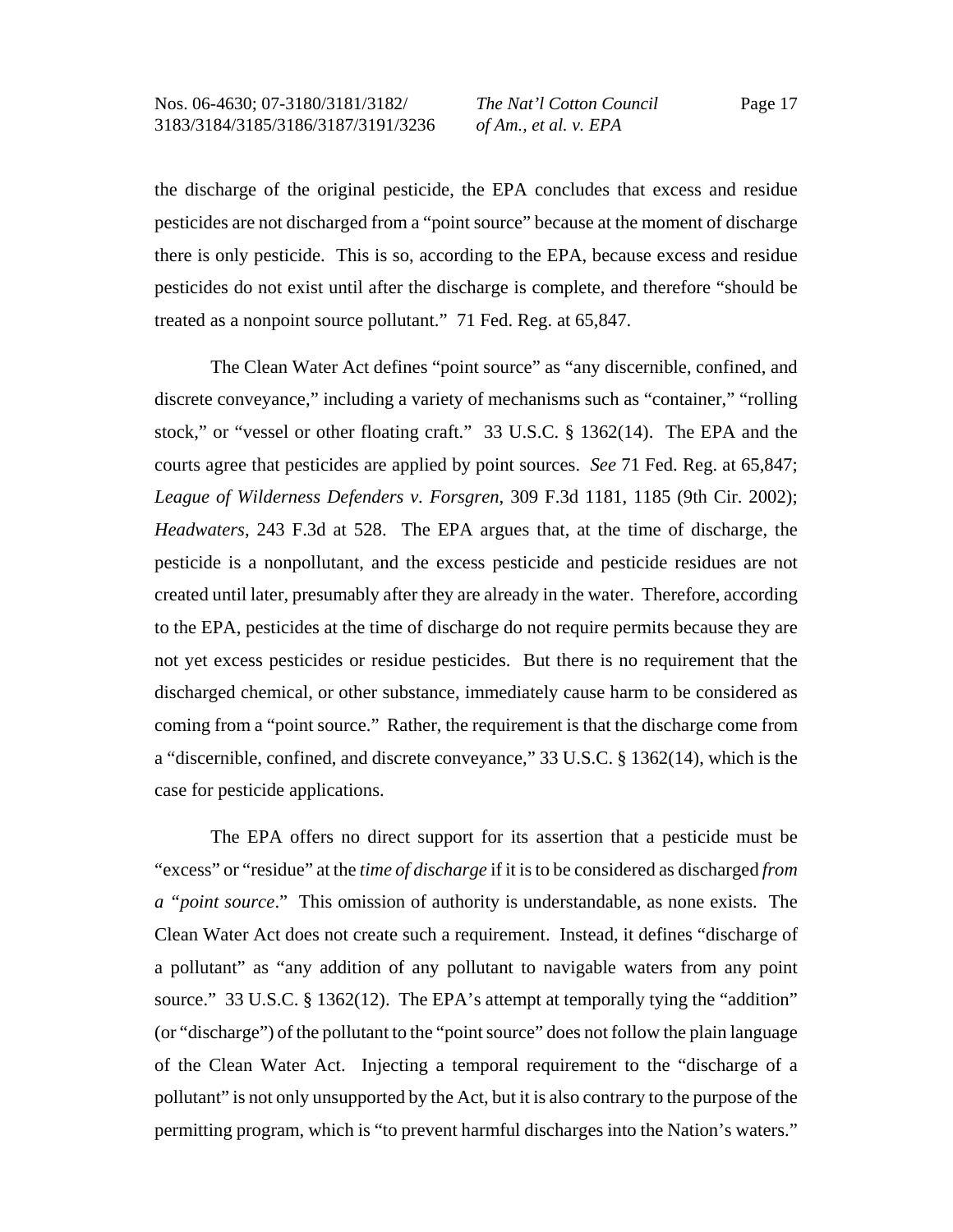*Defenders of Wildlife*, 127 S. Ct. at 2525. If the EPA's interpretation were allowed to stand, discharges that are innocuous at the time they are made but extremely harmful at a later point would not be subject to the permitting program. Further, the EPA's interpretation ignores the directive given to it by Congress in the Clean Water Act, which is to protect water quality. As the EPA itself recognizes, "Congress generally intended that pollutants be controlled at the source whenever possible." 73 Fed. Reg. at 33,702 (citing S. Rep. No. 92-414, p. 77 (1972)). Here, it is certainly possible for pesticide residue to be controlled at its source because the discharge of the pesticide introduces such residue into the water.

The EPA's newly asserted temporal element also runs contrary to its own recent interpretation of the Clean Water Act's term "addition." *See* 73 Fed Reg. 33,697 (June 13, 2008). The EPA determined that transfers of water from one body of water to another do not constitute the "addition" of a pollutant to the new body of water, and in doing so clarified its understanding of the term "addition." 73 Fed Reg. 33,697. The EPA explained:

Given the broad definition of "pollutant," transferred (and receiving) water will always contain intrinsic pollutants, but the pollutants in transferred water are already *in* "the waters of the United States" before, during, and after the water transfer. Thus, there is no "addition"; nothing is being added "to" "the waters of the United States" by virtue of the water transfer, because the pollutant at issue is already part of "the waters of the United States" to begin with.

. . . .

As noted above, EPA's longstanding position is that an NPDES pollutant is "added" when it is introduced into a water from the "outside world" by a point source. *Gorsuch*, 693 F.2d at 174-75.

*Id.* at 33,701. Given the EPA's understanding of "addition" of a pollutant as stated above, it is clear that under the meaning of the Clean Water Act, pesticide residue or excess pesticide—even if treated as distinct from pesticide—is a pollutant discharged from a point source because the pollutant is "introduced into a water from the 'outside world' by" the pesticide applicator from a "point source." *See id.* This interpretation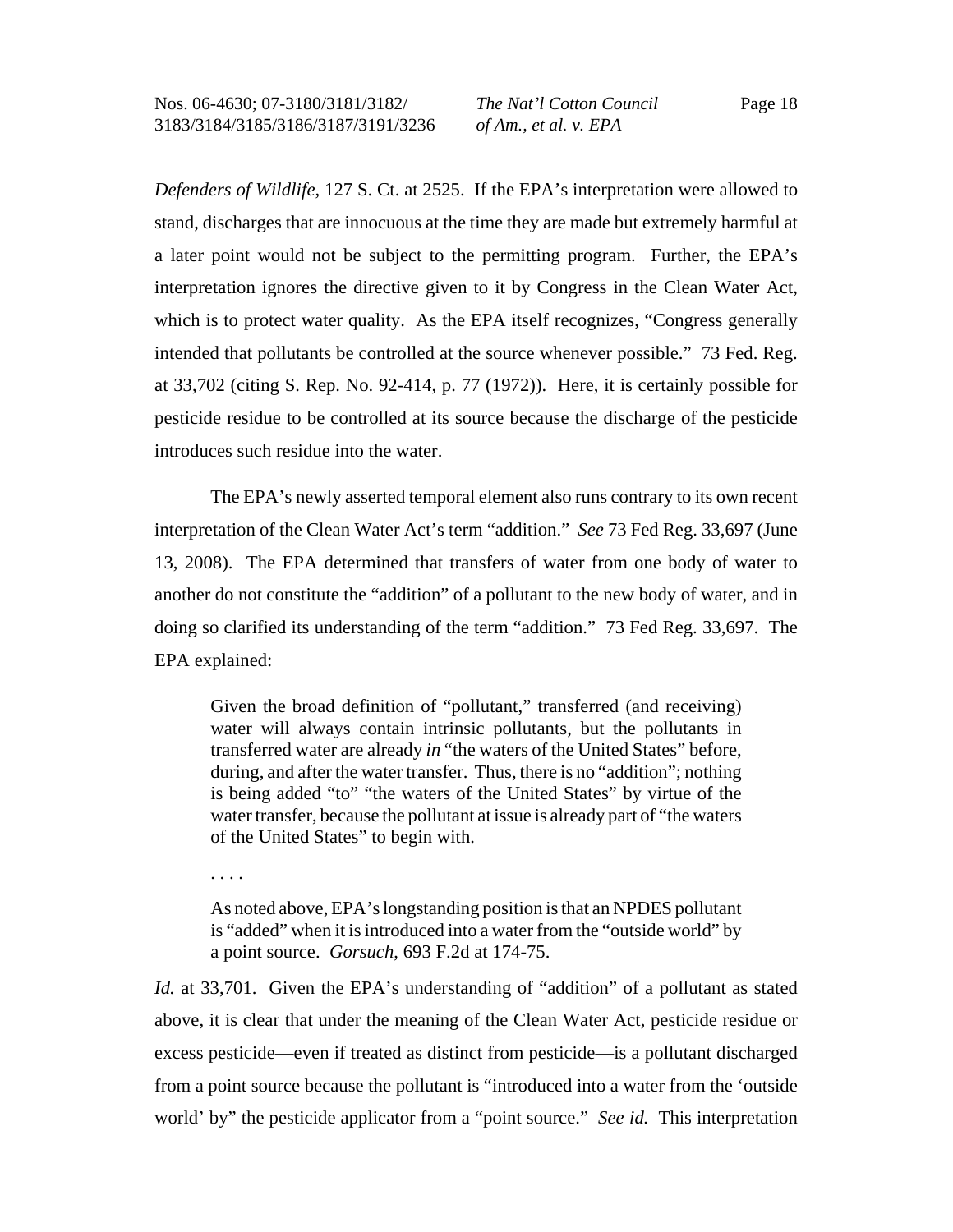coincides with the method of determining whether a discharge is from a "point source" that the Supreme Court recently cited with approval: "For an addition of pollutants to be from a point source, the relevant inquiry is whether—but for the point source—the pollutants would have been added to the receiving body of water." *Miccosukee*, 541 U.S. at 103 (quoting *Florida Water Mgmt. Dist. v. Miccosukee Tribe of Indians*, 280 F.3d 1364, 1368 (11th Cir. 2002)). It is clear that but for the application of the pesticide, the pesticide residue and excess pesticide would not be added to the water; therefore, the pesticide residue and excess pesticide are from a "point source."

### *3. May the Final Rule Stand?*

For all of these reasons, we conclude that the statutory text of the Clean Water Act forecloses the EPA's Final Rule. The EPA properly argues that excess chemical pesticides and chemical pesticide residues, rather than all chemical pesticides, are pollutants. However, the Final Rule does not account for the differences between chemical and biological pesticides under the language of the Clean Water Act. Further, because the Act provides that residual and excess chemical pesticides are added to the water by a "point source" there is no room for the EPA's argument that residual and excess pesticides do not require an NPDES permit. The "point source" from which the residue originates is easily discernable and necessarily must "be controlled at the source." *See* 73 Fed. Reg. at 33,702. Given all of the above in combination with the EPA's interpretation that "[p]oint sources need only convey pollutants into navigable waters to be subject to the Act," *id.* at 33,703, dischargers of pesticide pollutants are subject to the NDPES permitting program in the Clean Water Act. As such, the EPA's Final Rule cannot stand. Because the Clean Water Act's text bars the Final Rule we make no determination regarding the validity of the issuance of the Final Rule under the APA, nor do we analyze the relationship between the Clean Water Act and the FIFRA.